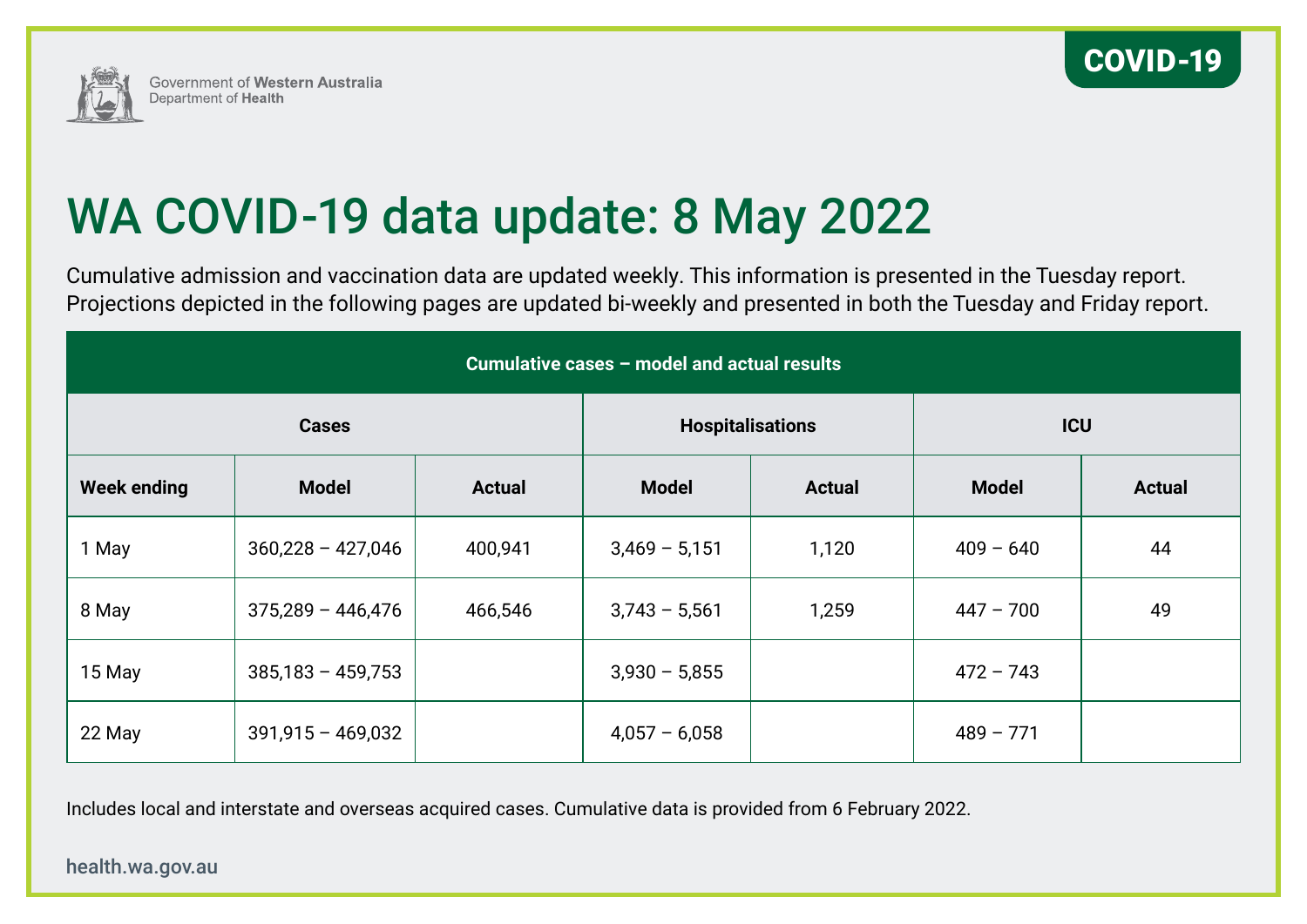

### 500,000 450,000 400,000 350,000 300,000 250,000 200,000 150,000 100,000 50,000 25-Apr 26-Apr 27-Apr 28-Apr 20-Apr 21-May 22-May 23-May 24-May **Partlay** ay doillay **124 1224 0 PA 124 C** one of the little diverse the little diverse that the development is the little diverse trans the diverse that Actual - Cases **- Modelled** - Cases

### **COVID-19 cases actual vs scenario modelling**

**Lime: Confidence interval (U95 and L95)** 

Graph produced: 9 May 2022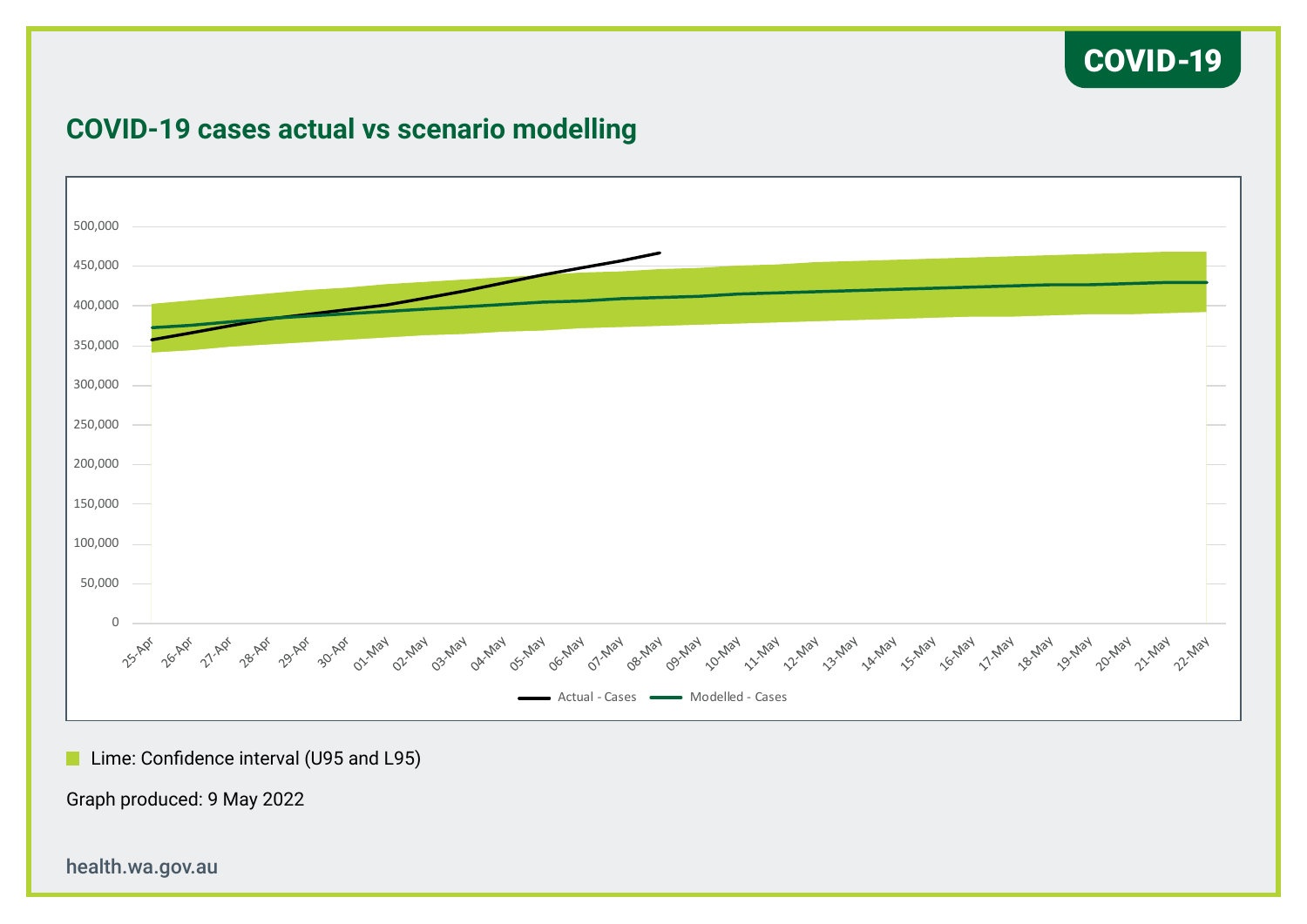### COVID-19



### **COVID-19 ward admissions actual vs scenario modelling**

**Lime: Confidence interval (U95 and L95)** 

Graph produced: 9 May 2022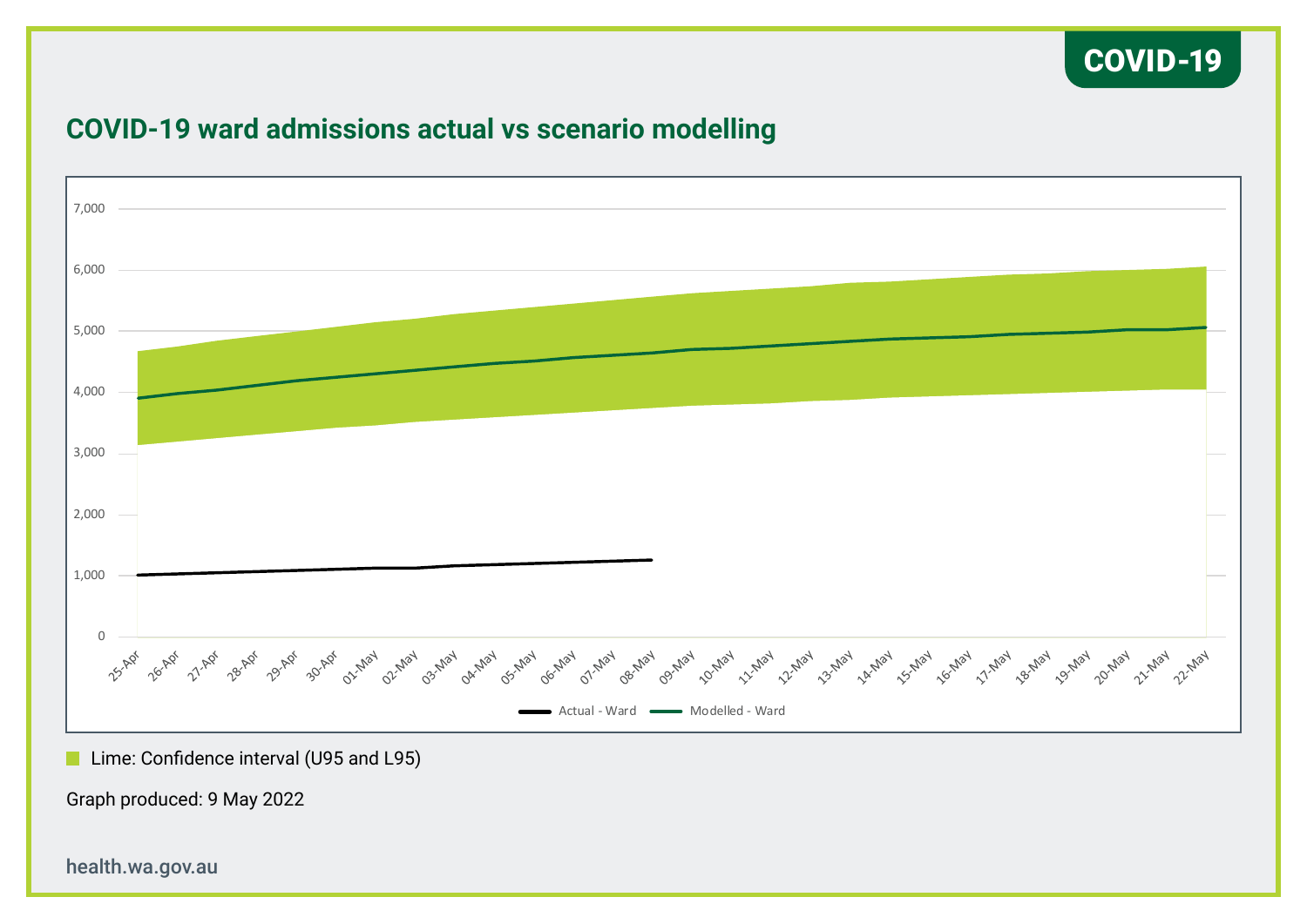### COVID-19



### **COVID-19 ICU admissions actual vs scenario modelling**

**Lime: Confidence interval (U95 and L95)** 

Graph produced: 9 May 2022